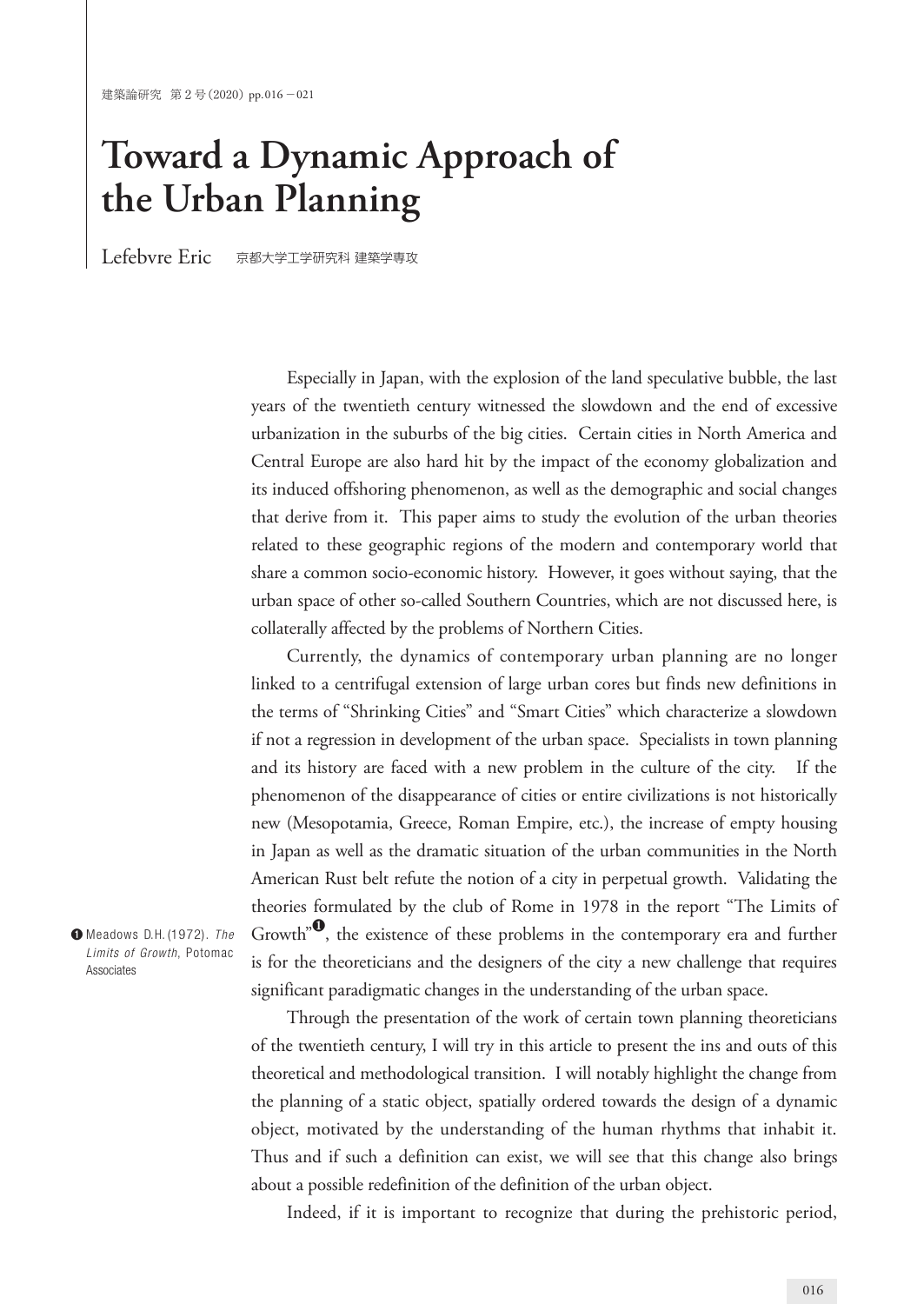the urban object adopted multiple forms reflecting the imperatives of geography, climatic conditions or human activities themselves. It is however useful to put forward the hypothesis that it is the evolution of construction techniques and civil engineering that allowed to distance the vision of the city as an object submitted to nature vis-à-vis that of an artificial and dominant entity in binary opposition with natural space. We could also argue that the segregative nature of this relationship is the source of representation of the city as a unique object.

The beginnings and the rise of the industrial revolution marked a profound change in thinking about the design of urban space. The massive influx of people into what will become the big industrial cities changed the way the city was enlarged. The multiplicity of urban responses and experiments on workers' housing in the suburbs of major European cities are the foundations of urban planning in contemporary suburban areas.

In addition, these concerns related to the implementation of a habitat vis-à-vis a production tool introduces an important consideration related to the rhythms of the city. These rhythms, generated by the pendulum movements of workers from the habitat to the places of production, highlighted the importance of the interdependence of the distances of the means of transport and the performances of production. From then on, mastering and planning transport networks was a priority for major European cities. However, it was not until much later that this awareness of the relationship between distance and means of transport found an echo in the analysis of urban territory.

## ■ Urban cycles in the vision of Mr. R.G. Conzen

It was in 1960 that R.G. Conzen (1907-2000), a student of the Austrian geographer Herbert Louis and pioneer in the field of urban morphology research, presented his paper: "Alnwick, Northumberland: A Study in Town-Plan Analysis."<sup><sup>2</sup> In this text, he presented his reflection on the phenomena governing</sup> the growth of agglomerations. An important concept he identifies is the "Urban Fringes."

According to him, those are areas that exist on the border of the urban area and which are characterized by a strong disparity in their spatial and social morphology in comparison to the surrounding urban fabric. These are areas that are too distant spatially from the old urban core, and that for a time escape from urban planning operations. By doing so their main characteristic is to be on the border between the city and the countryside. Here, one can find the activities and the people who cannot have a place within the city. The categories that are located outside of the city vary across the ages. Thus, in the Middle Ages it was the tanneries, or cemeteries, while in the modern period it was the small factories and the dwellings of immigrants that were characteristic of these urban areas. The

**❷** Conzen M.R.G.(1960). *Alnwick, Northumberland: A Study in Town-Plan Analysis, Transactions and Papers (Institute of British Geographers)*, No. 27, Wiley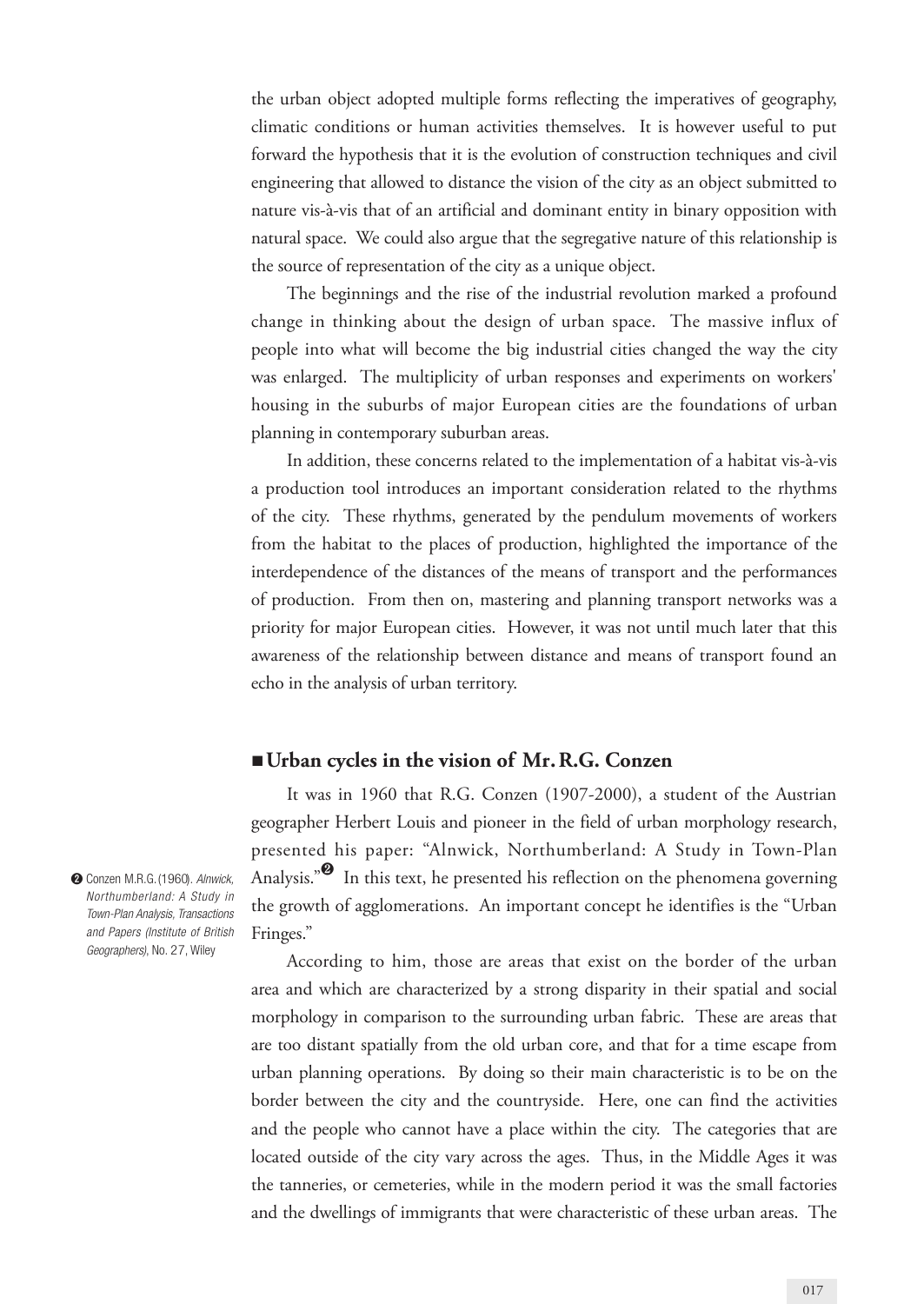

Fig. 1: Schematic representation of the chronologic Fringe area generation process



Fig. 2: Historical relationships between transportation modes and city growth areas typologies in Great Britain cities (Whitehead 2001)

urban fabric generated by those use is mostly spontaneously generated on the previous agricultural land, outside the frame of the urban planning regulations that are enforced inside the city. (fig. 1)

Conzen then poses technological and social breakthrough (in particular means of transport) as a condition for the implementation of a new extension zone. Beyond the previous urban fringe the city grows in a in a centrifugal manner and the distance covered depends on the characteristics of the means of transport available at the time (fig. 2). As the time lapse between two urban growth phases is enough for the settlements present in the Fringe Belt to mature and attain a stable spatial state that cannot be simply erased by the imposition of the next new urban fabric. Of course, some arbitrary urban planning can overwrite some parts of the fringe areas, but in many case such a scar in the urban fabric dating from older times is still to be observed nowadays<sup>9</sup>.

**❸** Marques de Sousa S. (2016). Fringe Belt Analysis: a method for confirming the establishment of the historical boundaries of Rabat. *Folia Geographica sociooeconomica*, 25: 24.

By building the present urban model, Herbert Louis and in a more visible manner Conzen have expressed a dynamic characteristic of the growth of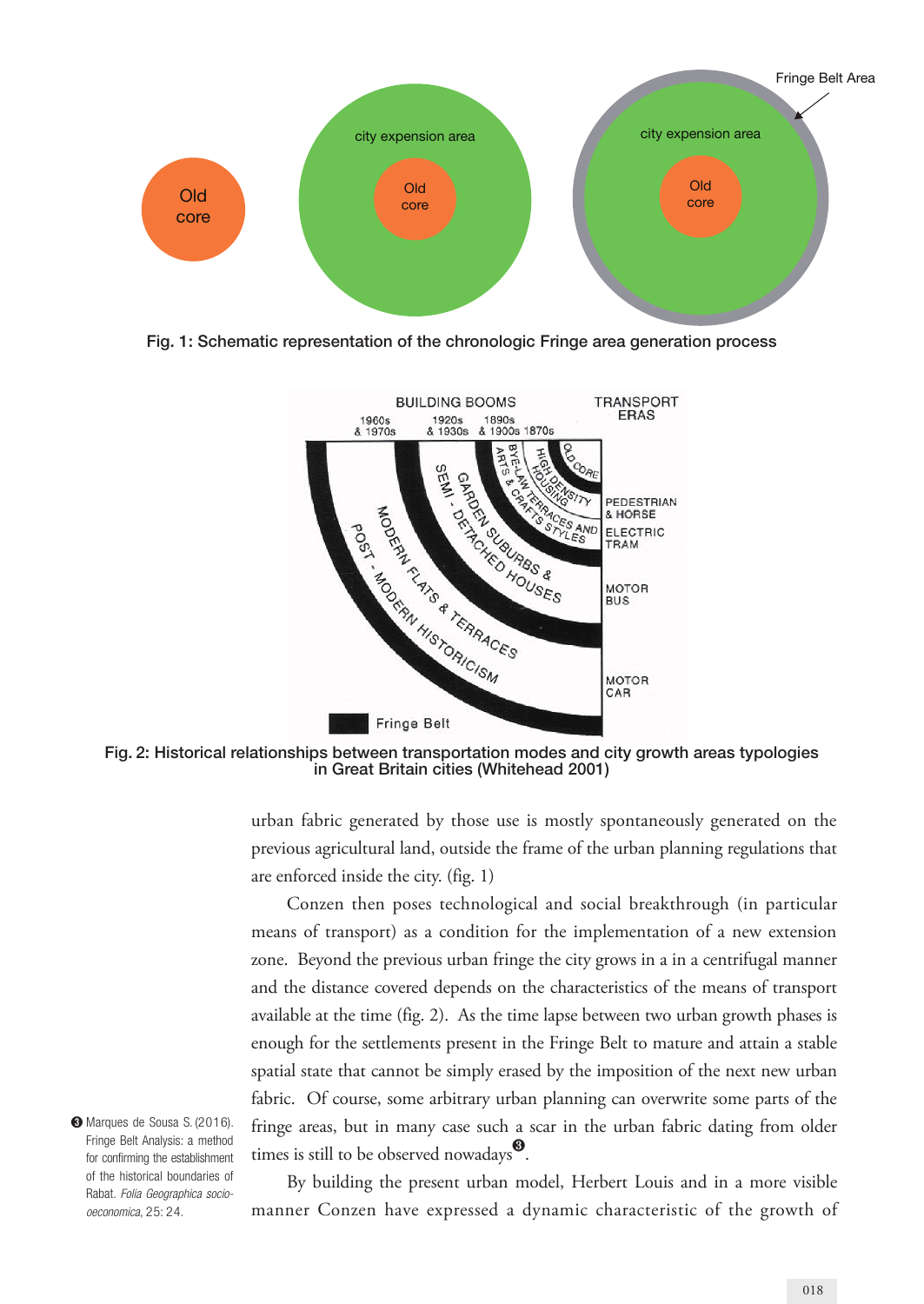the urban space. More than a layered thematic analysis of the actual urban morphology, a comprehensive understanding of the city structure can be attained by the introduction of an urban timeline linking urban space and socio-economic parameters in an historical referent<sup>0</sup>.

**❹** Whitehand, J.W.R. (2001). 'British urban morphology: the Conzenian tradition', *Urban Morphology*, 5: 7.

**❺** Bertalanffy L. v. (1954). *General system theory, Foundation, Development, Applications*, George Braziller

It is however important to consider that even if it is adaptable to geographically complex city configurations, the presently explained model of the Fringe Belts is used from a theoretical standpoint that require the continuous growth of the city area. Thus this urban morphology analysis tool is best suited to lead the study of the city growth until the advent of the suburban city.

## ■**System Theory, Cybernetics and urbanism**

Developed during the first part of the twentieth century and first formalized in 1954 by the "General Theory System" $\bullet$  of Ludwig Von Bertalanffy (1901-1972), the system theory stand as an alternative view opposing and completing the cartesian science views of the world. Where the classic science isolate the experimental subject form the context (Closed System) in order to analyze the inner phenomenons, the system theory state that the inner interactions between the diverse parts of an observed object or "system" are seamlessly linked to its own environment (Open System). Adding to this, the "cybernetic" theories proposed by Norbert Wiener in 1942 and developed in the continuity of the "General System Theory" explore the communication (information theory) between the diverse parts of a given system. There, the "cybernetic" introduce the "Feedback" and "Time-lag" theories. The conceptualization of the city as a system was a simple step made by many scholars. This is the case of the French neurologist Henri Laborit, member of the "Groupe des dix": an informal French scholars think-tank group based especially on the discussions about system theory, and cybernetics theories.

In a transdisciplinary approach he used his medical knowledge about the brain cellular information transmission processes to analyse the city object as a complex system in which, the humans and their behaviour lead the transformations of the urban tissue. Laborit states:

"Contemporary urban planning can also be seen in an experimental form: let's make a city and we'll see what happens there. But is this experimentation? Isn't it more a coin flip? Can a human production as the city be experienced in ignorance of the mechanisms that direct the behavior of its worker, the man, or more exactly of the human group that designs and realizes it" $\mathbf{Q}$ (author's translation)

Here, more than the build urban space, those are the human interactions with their environment that constitute the object of research. And form now on we can observe a broad change also in the urban planning methodology.

Maybe in correlation with the social manifestations in France, North America

**❻** Laborit, H. (1971). *L'homme et la ville*, Flammarion, p.10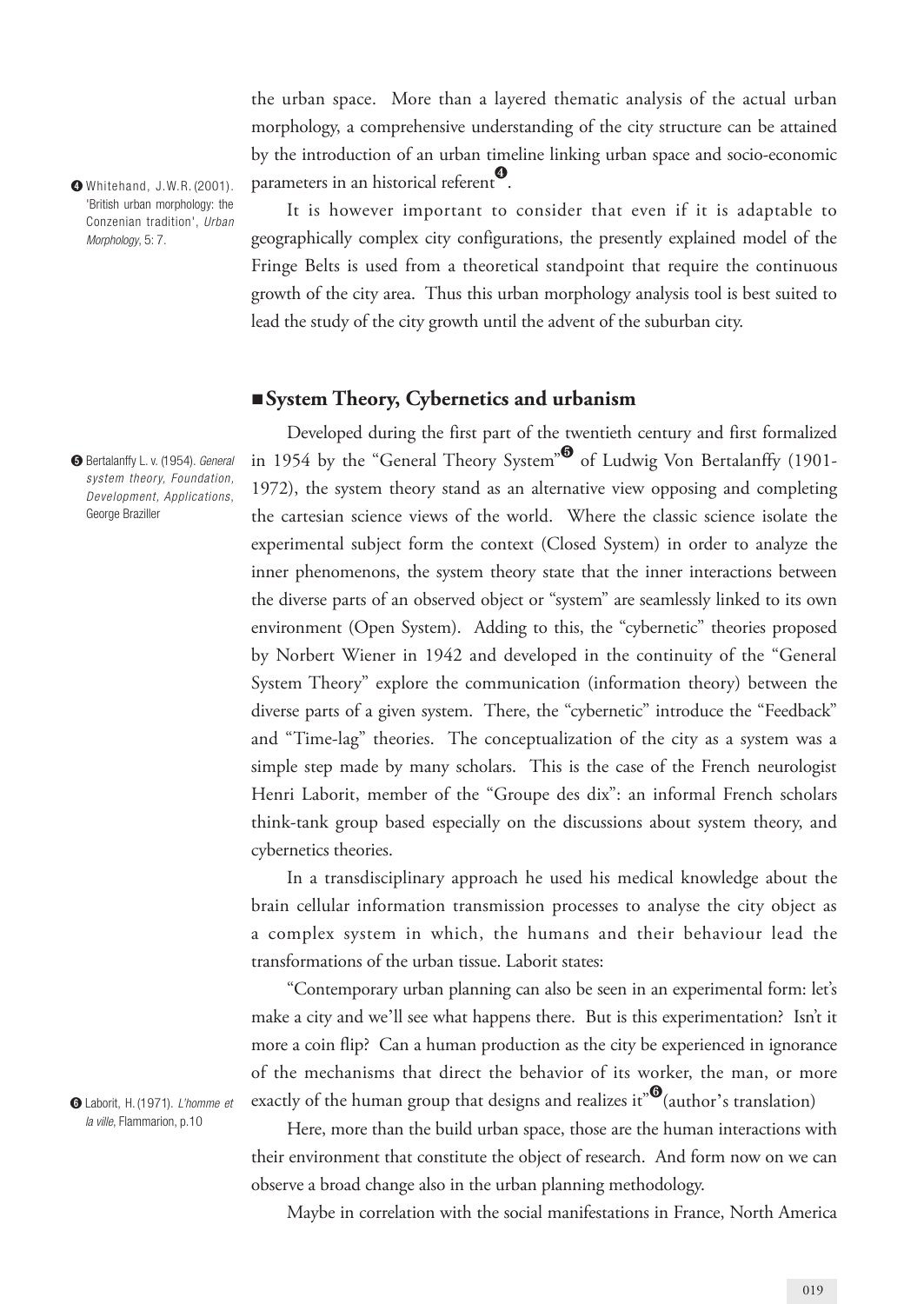

fig. 3: Christopher Alexander Semi-Lattice network versus Tree shaped network (1965)

an Japan that happened after the end of the second world war in the 60's, critics where made about the city thinking and production methods. Especially in regard to the hierarchical decision-making structure, statements were made to introduce a Down Top approach contrary to the classical Top Down management method. This stance, putting the city inhabitant at the center of the observation process was also eventually used in the urban space analysis field as a prerequisite to lead an operational Down Top urban planning operation. In « A city is not a tree », published in 1965 $\degree$ , Christofer Alexander shows his affiliation to this thinking process by advertising the fact that a city existence cannot be explained by a simple, pyramidal, tree like, causal relationship between the elements that compose it. On the contrary, his well-known definition of the city is that its component and their relationships form a semi-lattice structure: an intricated network where the elements have access to the other without hierarchical restrictions (fig. 3) More than putting the inhabitants first in line during the decisional process, this theoretical model tend to tie classical decision-making body and inhabitants in a more communication oriented network.

The consideration of the socio-economic state of the city inhabitants and many other parameters stated to be observed in order to produce new analysis methods. But, even if the diversity and quantity of the urban theory was growing, practical use of the produced models was not possible because of their high degree of complexity.

## ■ **The city as a complex dynamic system**

**❽** Forester J.W. (1969). *Urban Dynamics*, Pegasus Communication

The application of the complex system theories on the urban development was finally explored by Jay Forester (1918-2016) in his "Urban Dynamics" $\mathbf{v}$ ) in

**❼**  Alexander, C. (1965) A City is Not a Tree. *Architectural Forum*, Vol. 122, No.1, April 1965, pp 58-62